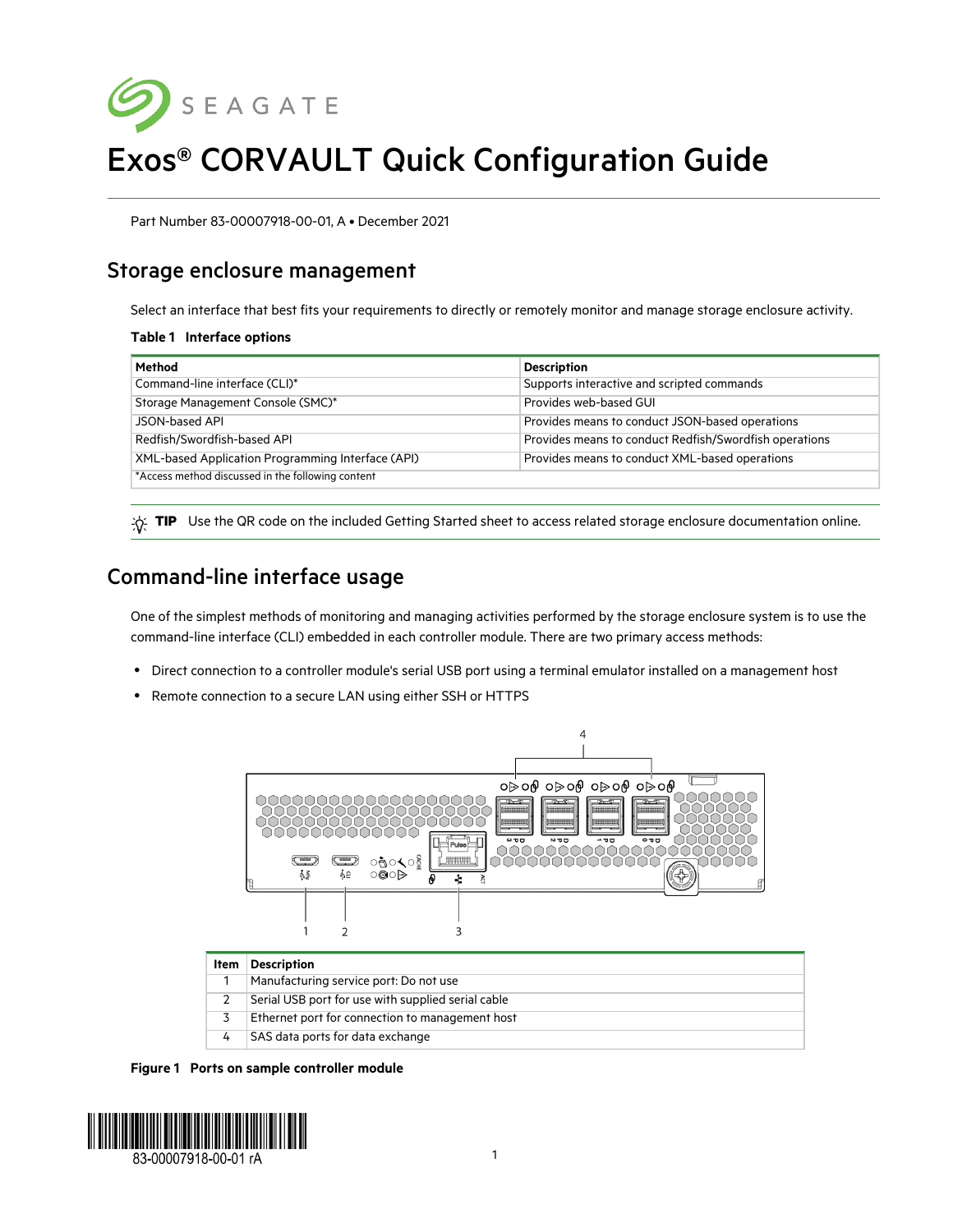#### **NOTE** If the management host does not recognize the new controller or the connection, it cannot communicate with it.

All setup and configuration tasks identified in this section assume you have a direct connection between the management host and the controller using the supplied or a known good serial cable. The connection you establish is an out-of-band connection, since it does not use a data path to transfer information between the controller and the management host. The host computer or server can be either Linux- or Windows-based. Certain operating systems require a special mode of operation or the installation of a device driver.

#### Install a device driver

Some operating systems, such as a Windows OS that predates Windows 10/Server 2016, require download and installation of a device driver before the OS recognizes the USB device and can connect to a controller module.

To install a device driver:

- 1. Navigate to https://www.seagate.com/support/systems/general-support/ and locate the device driver for download.
- 2. Download the zip file to the management computer.
- 3. Unzip the file, then click Setup.exe.
- 4. Follow all install instruction dialogs, clicking the prompts to run, accept, and install the device driver.
- 5. After successful completion of the install, close the dialog.
- 6. (Optional) Reset the management computer if required to complete installation and recognize the device driver.

#### Configure the management host for serial communication

After you successfully connect the supplied serial cable to the controller module, the management host should detect a new USB device. The next step is to establish communication between the management host and the controller module.

Once you successfully install and run a supported terminal emulator, the controller presents a single serial port that uses the related USB vendor identification (ID) and product ID hex codes.

#### **Table 2 Supported terminal emulator applications**

| <b>Operating system</b>          | Supported application          |
|----------------------------------|--------------------------------|
| Microsoft Windows (all versions) | HyperTerminal, TeraTerm, PuTTY |
| Linux (all versions)             | ∣Minicom                       |

#### **Table 3 Terminal emulator serial port hex codes**

| USB vendor identification code type | Hex code |
|-------------------------------------|----------|
| USB vendor identification code      | 0x210C   |
| USB product identification code     | 0xA4A7   |

#### Configure Linux for serial communication

If you do not have a terminal emulator, such as Minicom, you must obtain one prior to completion of this task.

To configure Linux for serial communication:

**IMPORTANT** While Linux systems do not require installation of a device driver, it might require USB parameters as you load the device driver to enable controller recognition.

#### **modprobe usbserial vendor=0x210c product=0xa4a7 use\_acm=1**

You may also choose to incorporate the same information into the /etc/modules.conf file.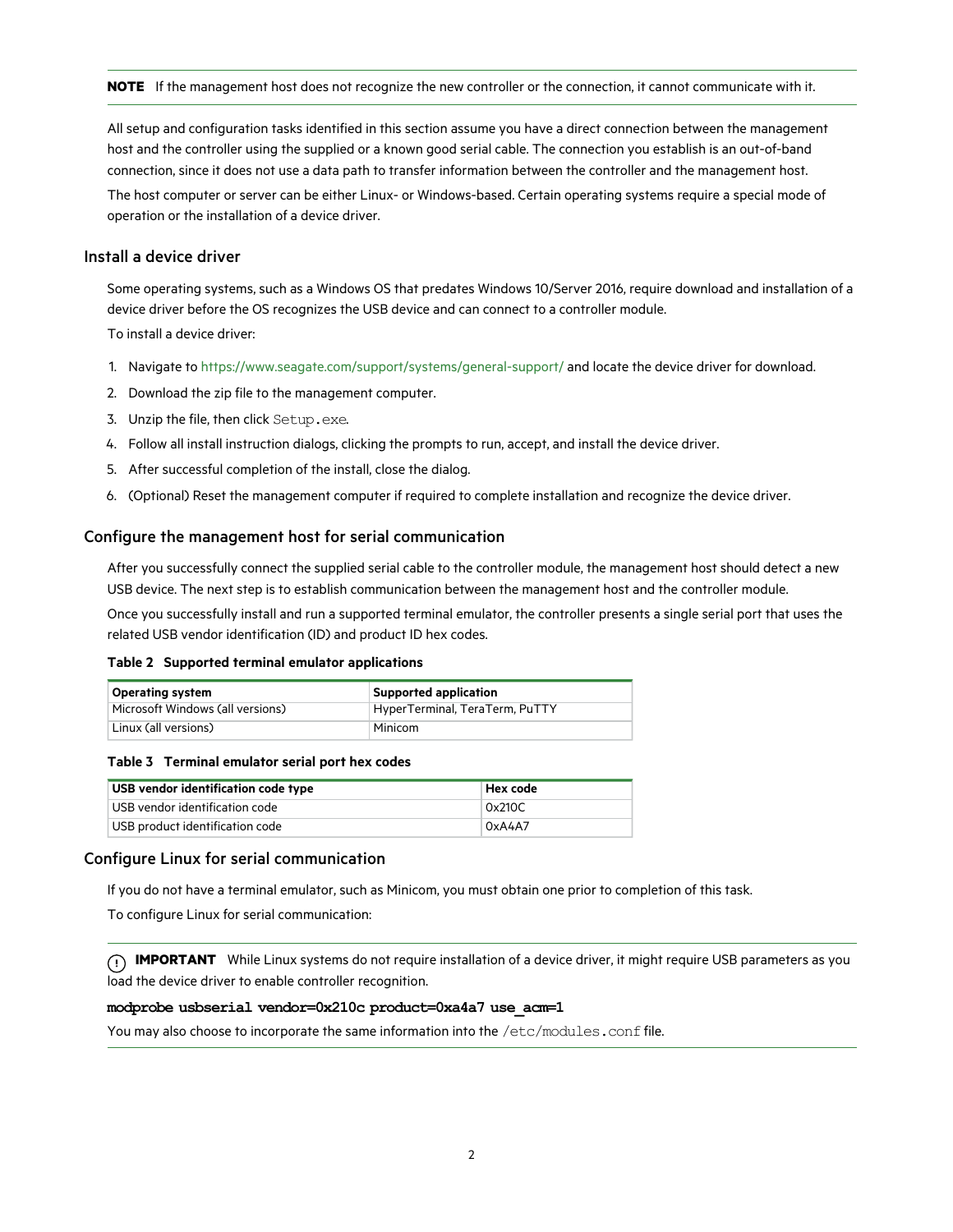1. Determine if the operating system recognizes the USB (ACM) device by entering a command:

#### **cat /proc/devices |grep -i "ttyACM"**

If the OS discovers a device driver, it responds with the device number followed by ttyACM, for example:

116 ttyACM

2. To query the system about USB buses and the devices connected to them, use the list USB command:

### **lsusb**

If the OS discovers a USB device driver, it responds with the single serial port, using the USB parameter hex codes:

ID 210c:a4a7

This confirms that the appropriate USB (ACM) device is visible to the management computer.

3. Invoke Minicom to configure it.

#### **minicom -s**

- 4. Select Serial Port Setup from the menu.
- 5. Select the parameter setting you want to change at the prompt by typing the related setting letter (A-G).

#### **Table 4 Sample Linux Minicom serial port parameter settings**

| <b>Setting</b> | <b>Description</b>    | <b>Parameter settings</b> |
|----------------|-----------------------|---------------------------|
| A              | Serial device         | /dev/ttyACM0              |
| B              | Lockfile location     | /var/lock                 |
| C              | Callin program        |                           |
| D              | Callout program       |                           |
| Е              | Bps/Par/Bits          | 11520 8N1                 |
| F.             | Hardware flow control | No                        |
| G              | Software flow control | No                        |

- 6. Press the ESC key to shift from the parameters to the configuration menu.
- 7. Select Save setup as dfl to save the parameter settings to default.
- 8. Select Exit from Minicom.

## Configure Windows for serial communication

Use the terminal emulator to launch the device driver window and directly communicate with each controller module, after meeting the following prerequisites:

- An installed and tested terminal emulator.
- An installed and tested Windows USB device driver to connect to the controller module USB port, by using the native USB serial driver for Windows 10/Server 2016 or higher, or by downloading and installing the Seagate device driver.

To configure Windows for serial communication:

1. Start and configure the terminal emulator, using the specified settings.

#### **Table 5 Terminal emulator port connection settings**

| <b>Parameter</b>                                                                                                       | Value             | <b>Parameter</b> | Value |
|------------------------------------------------------------------------------------------------------------------------|-------------------|------------------|-------|
| Connector                                                                                                              | COM3 <sup>1</sup> | Parity           | None  |
| Baud rate                                                                                                              | 115.200           | Stop bits        |       |
| Data bits                                                                                                              |                   | Flow control     | None  |
| <sup>1</sup> Your configuration determines the COM port used for USB connection. Verify you have the correct COM port. |                   |                  |       |

2. In the terminal emulator, right-click on the connected and identified COM port and select **Enable**.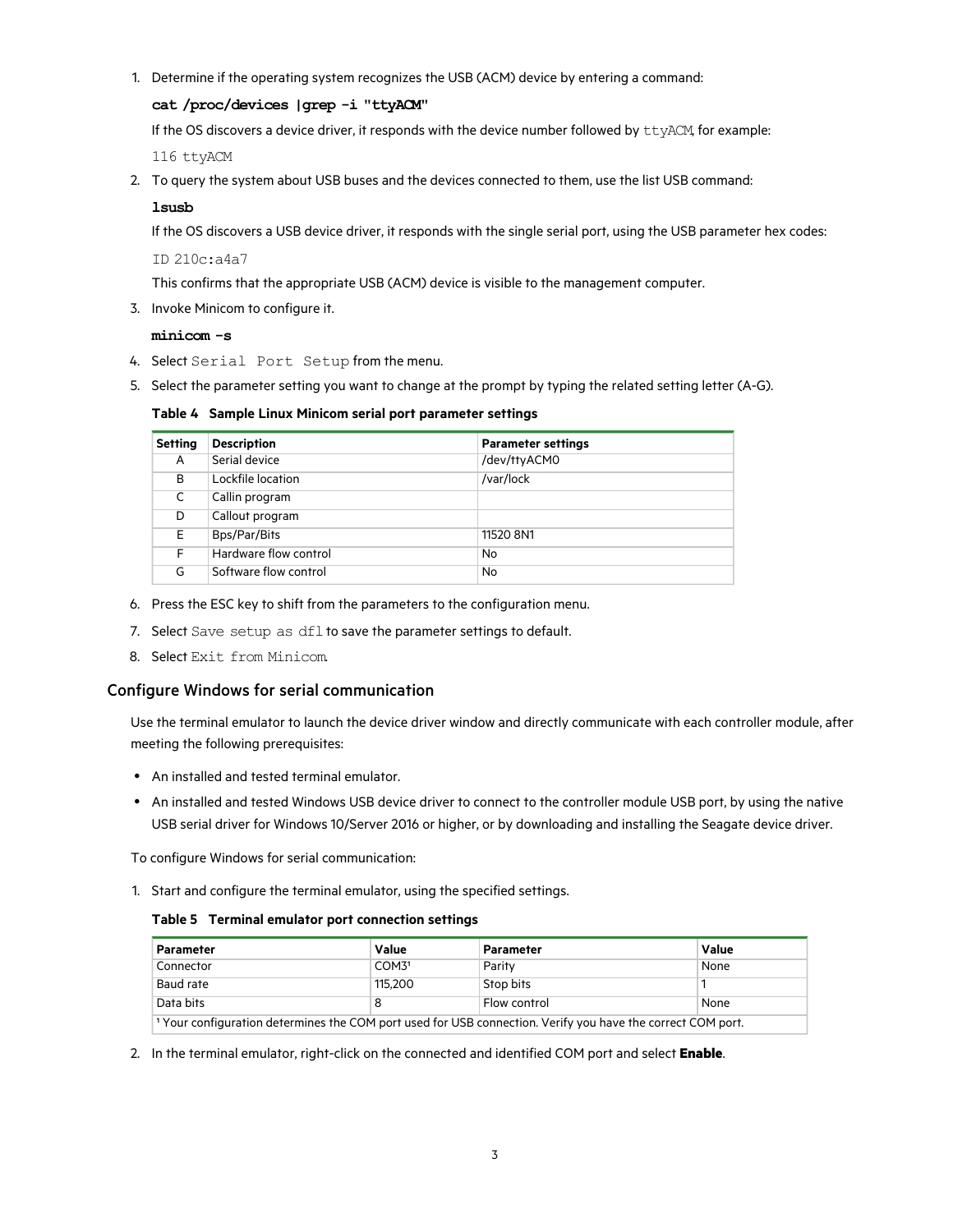#### **NOTE** You must disable XON/XOFF when using Windows 10/Server 2016 with PuTTy so you can open the COM port.

- 3. For any hung connection, take the following corrective actions:
	- a. Validate the terminal emulator configuration is correct and you selected the correct COM port.
	- b. Quit the terminal emulator program.
	- c. In the Windows Device Manager window, right-click on the problem COM port and select **Disable**.
	- d. Confirm the COM port disabled status.
	- e. Right-click on COM port you just disabled and select **Enable** to re-enable it.
	- f. Start the terminal emulator program again and connect to the COM port, then validate the port settings again.

#### <span id="page-3-0"></span>Connect to a controller module for configuration

When you first install a storage enclosure, you must perform some initial tasks to connect to and configure the system, such as setting up a user, log in, and setting a valid IP address for each controller module (CM) serial COM port.

You have three options for setting up a network, each a viable approach to the same goal: connection to the CM.

- Use a direct connection to the serial COM port to access the Storage Management Console (SMC).
- Use a remotely connected network to access the SMC and connect to the CM through the identified factory default IP addresses.
- Use secure shell (SSH) to access the SMC at the identified factory default IP addresses.

#### **> ssh 10.0.0.2**

If the CM default IP address is not compatible with your network, you must manually set a valid IP address for each network port, once you have a good serial port connection to the management host.

| <b>IP</b> version | <b>Controller OA addresses</b> |                          | <b>Controller OB addresses</b> |                                          |
|-------------------|--------------------------------|--------------------------|--------------------------------|------------------------------------------|
|                   | IP address:                    | 10.0.0.2                 | IP address:                    | 10.0.0.3                                 |
| IPv4              | IP subnet mask:                | 255.255.255.0            | IP subnet mask:                | 255.255.255.0                            |
|                   | Gateway IP address:            | 10.0.0.1                 | Gateway IP address:            | 10.0.0.1                                 |
|                   |                                |                          |                                |                                          |
|                   | Autoconfig:                    | Enabled                  | Autoconfig:                    | Enabled                                  |
| IP <sub>v</sub> 6 | Gateway:                       | $\bullet\bullet$<br>     | Gateway:                       | $\ddot{\phantom{0}}$<br>$\bullet\bullet$ |
|                   | Link-Local Address:            | fe80::2c0:ffff:fe44:952f | Link-Local Address:            | fe80::2c0:ffff:fe44:7010                 |
|                   | Autoconfig IP:                 | 6:2c0:ffff:fe44:952f     | Autoconfig IP:                 | 6:2c0:ffff:fe44:7017                     |

**Table 6 Factory default network port IP addresses**

To connect to a controller module for configuration:

- 1. Connect a serial cable from your management host to the CLI port on one of the CMs.
- 2. Launch the terminal emulator software and enable the CLI port for subsequent communication.
- 3. Press **Enter** to access the CLI prompt.
- 4. At the prompt, login with **setup**, press **Enter**, then press **Enter** again at the password prompt, for example:

System Version: S100R009 OS Version: SPM100R009-01 MC Version: SXM100R009-01 Serial Number: 00C0FF535A86 SEAGATE00C0FF527EB8B login: **setup** Password: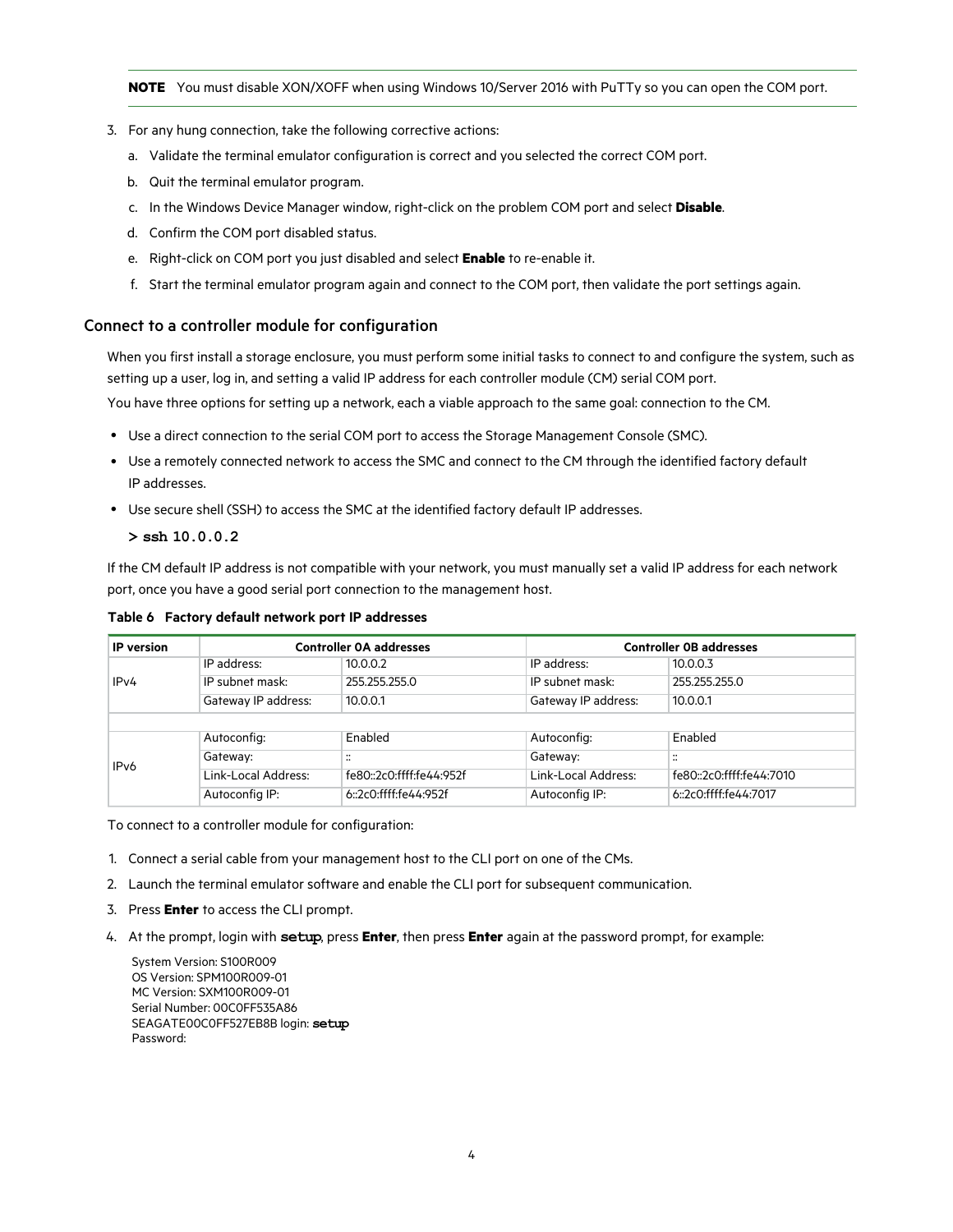- 5. For first time access to the SMC, enter **Y** at the prompt to continue.
- 6. To log in at the prompt, choose from one of the following actions:
	- a. For first time access, create a user, such as **manage**, and follow the on-screen directions to create a user account. After doing so, the session will expire, and you can log in as the user you just created.
	- b. For all subsequent log in activity, log in using valid system user credentials.
- 7. At the prompt, type the following command to set the IP address for each controller module or both controller modules:

set network-parameters ip <address> netmask <netmask> gateway <gateway> controller a|b where:

<address>is the IP address of the controller <netmask>is the subnet mask <gateway>is the IP address of the subnet router a | b specifies the controller whose network parameters you are setting

For an ipV4 static example:

# set network-parameters ip 192.168.0.10 netmask 255.255.255.0 gateway 192.168.0.1 controller a

```
# set network-parameters ip 192.168.0.11 netmask 255.255.255.0 gateway 192.168.0.1
controller b
```
For a DHCP example:

# set network-parameters dhcp controller a

# set network-parameters dhcp controller b

**NOTE** See the CLI Reference Guide for information about IPv6, and the commands used to add IPv6 addresses and set IPv6 network parameters. The **ipv6**term is included within each relevant command name.

- 8. Choose one of the following actions to verify the new IP address:
	- a. For IPv4, use the **show network-parameters**command.
	- b. For IPv6, use the **show ipv6-network-parameters**command.

The result for each controller includes the IP address, subnet mask, and gateway address.

9. In the host computer's command window, first ping controller 0A and then controller 0B to verify connectivity.

ping <controller-IP-address>

- 10. When you are done using the CLI, exit the terminal emulator.
- 11. Retain the new IP addresses to access and manage the controllers by using either the SMC or the CLI.

If you cannot access your system after changing the IP address and waiting up to two or three minutes, your network might require you to restart each affected Management Controller (MC) connected to the serial port. When you restart an MC, you temporarily lose communication with the MC until it successfully returns to a ready state.

12. (Optional) To restart the management controller on both controllers, type the following command :

restart mc both

If you lose communication with the CLI while using an out-of-band cable connection, you can often restore communication by disconnecting and reattaching the serial cable.

After you initially set a controller IP address and have a functioning connection, you can change it later using the SMC.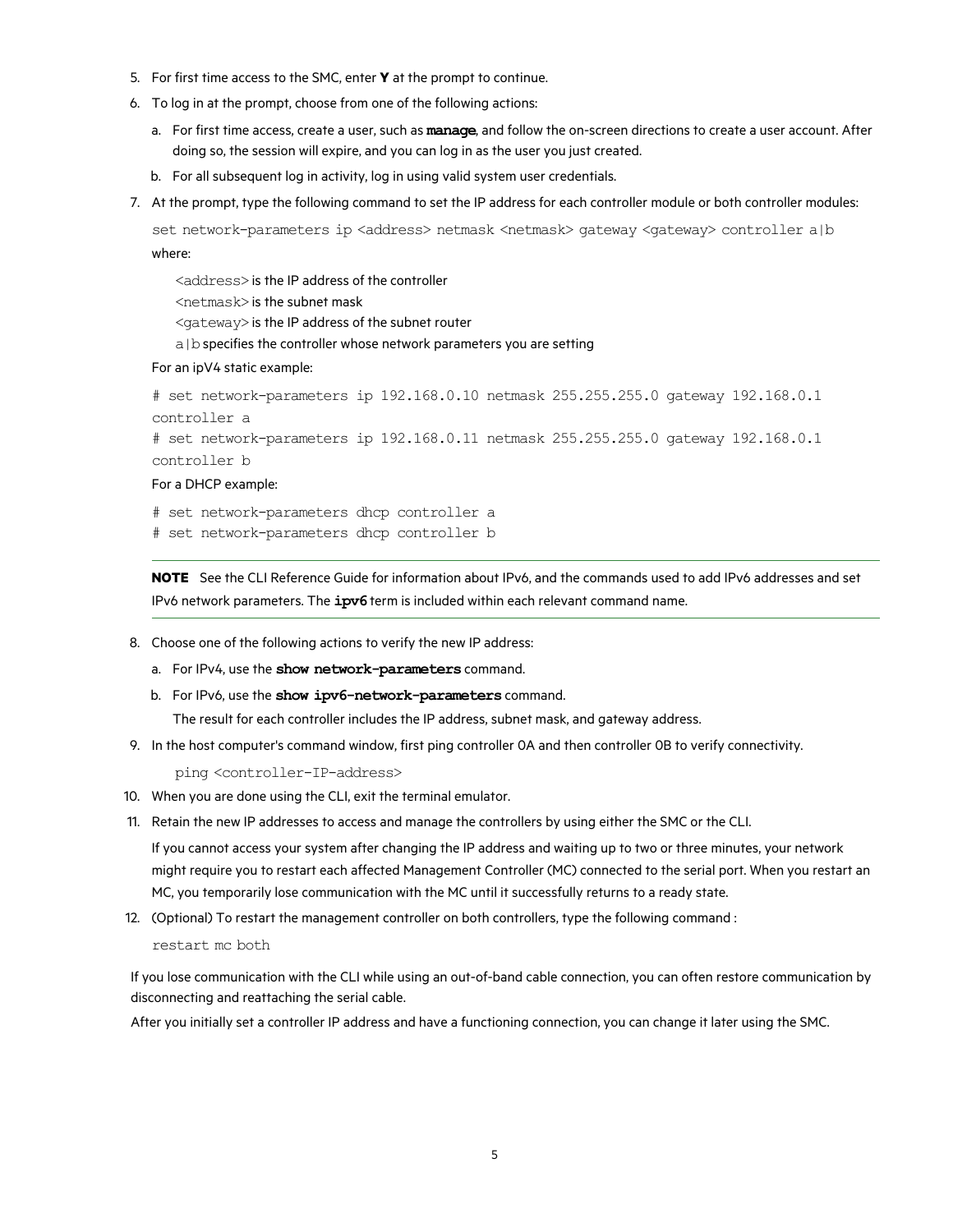**IMPORTANT** Changing IP settings can cause management hosts to lose access to the storage enclosure. ∩

# Storage Management Console usage

Seagate provides a user-friendly interface that provides the means to configure, monitor, and manage the storage system: the Storage Management Console (SMC). Access it through a supported browser, then use it to complete initial configuration of the management host, then monitor and manage the storage enclosure.

#### **Table 7 Supported browsers**

| <b>Browser</b>              | Version      |
|-----------------------------|--------------|
| Microsoft Internet Explorer | 11           |
| Mozilla Firefox             | 68 and newer |
| Google Chrome               | 70 and newer |
| Apple Safari (Mac)          | 11 and newer |

For best results, use the following guidelines:

- Enable browser pop-up windows and set the browser to allow cookies for the related storage system IP addresses.
- For Internet Explorer, set the browser's local-intranet security option to medium or medium-low, and then add each controller's network IP address as a trusted site.

**NOTE** By default, your system is loaded with self-signed certificates. You should generate new self-signed certificates on each controller, using the create certificate CLI command. Expect browser warnings about security or privacy concerns related to self-signed or untrusted certificates or invalid certificate authorities. Bypass such warnings, if you are confident of a secure connection. Depending on the browser and its settings, you can create a security exception to inhibit future related warnings, despite the continued indication of an insecure connection in the browser address bar.

## Access the web-based management interface

Once you successfully complete initial installation of the storage enclosure and initial configuration of the management host, you can access the controller module's web-based management interface, the Storage Management Console (SMC). It is a user-friendly interface that provides the means to configure, monitor, and manage the storage system.

To access the web-based management interface:

- 1. Launch a web browser on the computer connected to the controller module.
- 2. Enter the IP address of the controller module's network port, either the default address of 10.0.0.2/3 or the address you just configured, then press **Enter**.
- 3. To log in to the SMC, perform the following actions:
	- a. In the web browser address field, type https://<controller-network-port-IP-address>,such as 10.1.4.33 without any leading zeros, and then press **Enter**. If a login prompt does not display, confirm you entered the correct IP address.
	- b. At the prompt, enter the user name and password you just created. Refer to "Connect to a [controller](#page-3-0) module for [configuration"](#page-3-0) on page 4.
	- c. Select **Log In**. If the user authentication fails, a message indicates if the system is unavailable or unable to authenticate the login.
- 4. Familiarize yourself with the SMC, consulting the online help topics or the Storage Management Guide.
- 5. To end your session, select **Log Out** from the banner, instead of simply closing the browser.